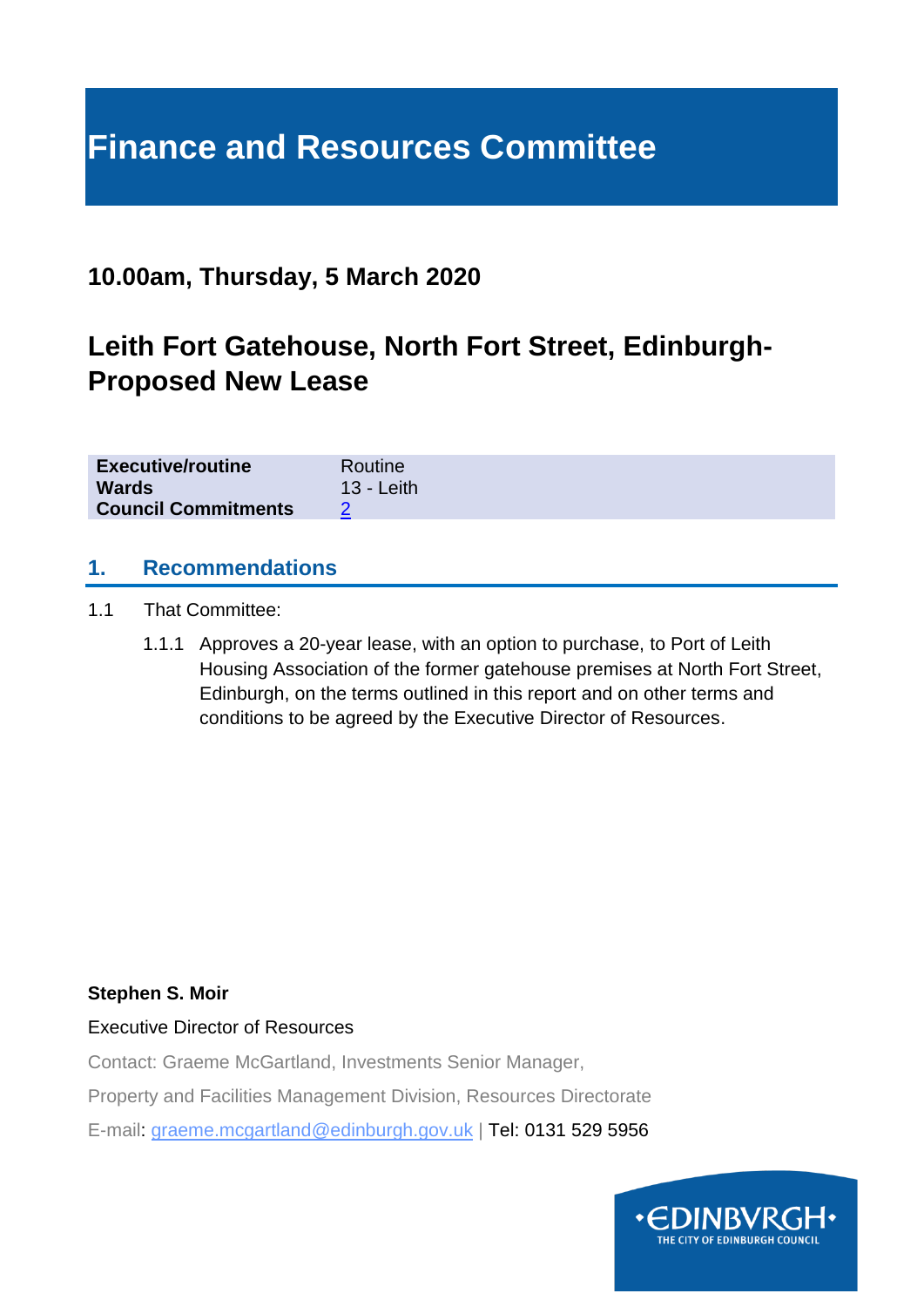# **Report**

# **Leith Fort Gatehouse, North Fort Street, Edinburgh-Proposed New Lease**

## **2. Executive Summary**

2.1 A listed former gatehouse at the Leith Fort affordable housing development remains vacant. Port of Leith Housing Association has approached the Council to acquire the building for refurbishment to a community use. The report seeks approval to grant a new lease, with an option to purchase, to Port of Leith Housing Association on the terms and conditions outlined in the report.

#### **3. Background**

- 3.1 The Council, through 21<sup>st</sup> Century Homes, jointly developed the Leith Forth site with Port of Leith Housing Association (POLHA) delivering 94 affordable homes for rent. Two Grade B listed gatehouses did not form part of the development.
- 3.2 One of the gatehouses is held under a long lease to Scottish Power. The other remains vacant and would require considerable investment to bring back onto beneficial use. The gatehouse is held on Housing Revenue Account.
- 3.3 POLHA has approached the Council with a request to purchase the remaining gatehouse with the intention to develop the property for community use. The gatehouse extends to approximately 139 sq m (1,500 sq ft) as shown outlined in red on the attached plan.
- 3.4 A building survey, instructed by POLHA, reported a cost of £210,000 to refurbish the property to a condition to allow occupation. Further costs would be required to create the proposed community use.
- 3.5 POLHA sought to purchase the property for minimal consideration citing the required level of expenditure. Valuations instructed by both parties produced differing figures with POLHA receiving a figure of £100,000 and the Council £160,000. Both valuations were provided on the assumption that limited repairs were required to the property.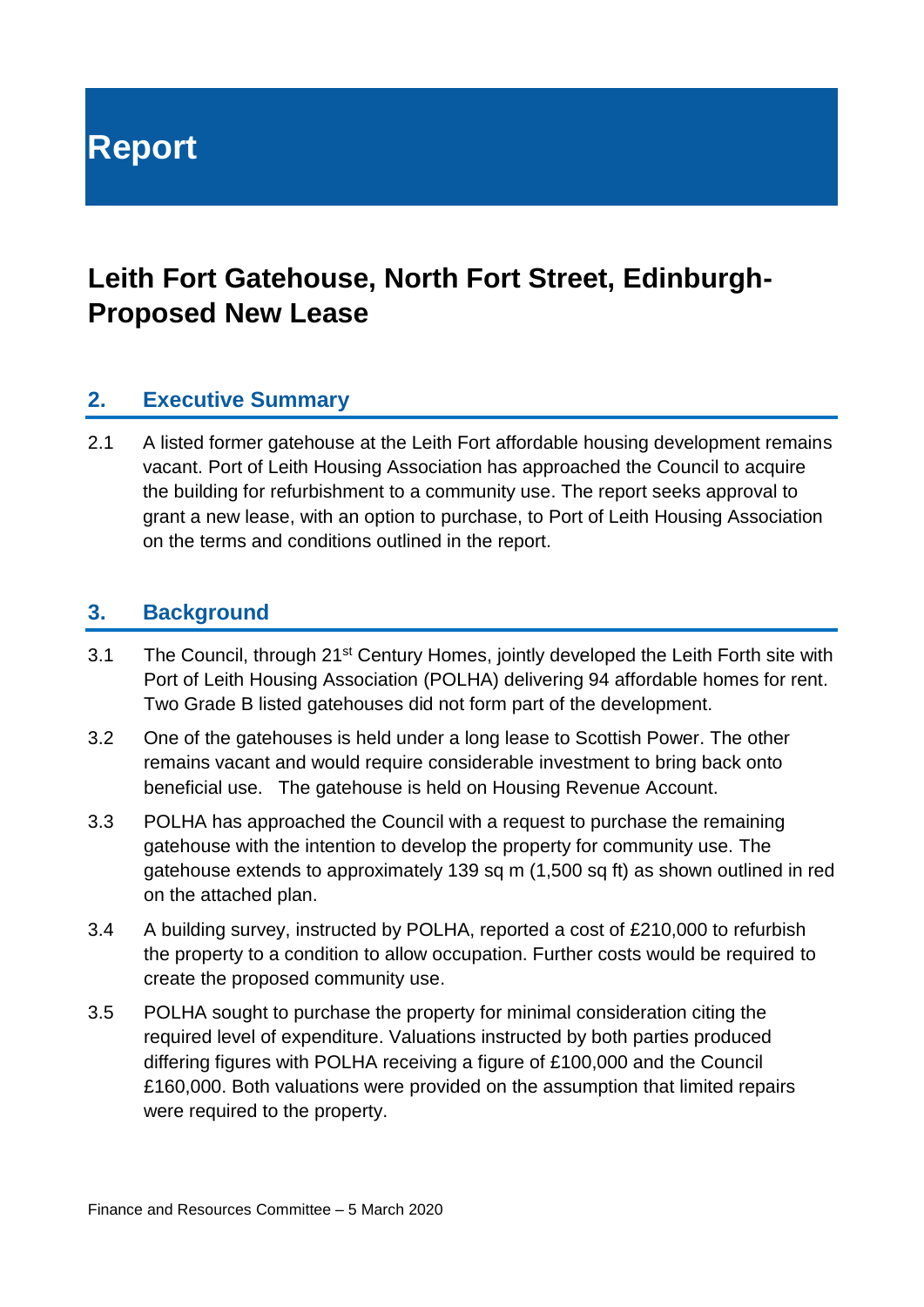3.6 The parties have sought to agree a compromise position whereby the Council receive an element of income for the property which in turn will allow POLHA to make the investment required and proceed with the refurbishment.

### **4. Main report**

- 4.1 To reflect the condition of the building, the level of expenditure required to refurbish the building for community use and to ensure that the proposed use is delivered it has been agreed that POLHA will lease the property for a period of 20 years with an option to purchase thereafter.
- 4.2 The following terms have been provisionally agreed:
	- Subjects: Leith Fort Gatehouse, North Fort Street, Edinburgh;
	- Tenant: Port of Leith Housing Association;
	- Term: 20 years;
	- Rent: E3,500 per annum;
	- Use: The refurbishment of the building to bring it back into community use (commercial uses will not be permitted without prior written consent of the Council) ;
	- Repair: Full repairing and maintaining obligation;
	- Costs: The tenant shall be responsible for all Council and Legal costs;
	- Other terms: As contained in a standard lease.
- 4.3 At the end of the lease. POLHA will have an option to purchase the property for £1. This option would be dependent on the terms of the lease being fulfilled and the property being utilised for continued community use.

## **5. Next Steps**

5.1 Following approval of the terms by Finance and Resources Committee, solicitors will be instructed to conclude the legal documentation.

## **6. Financial impact**

6.1 The Housing Revenue Account will receive a rent of £3,500 per annum for a period of 20 years.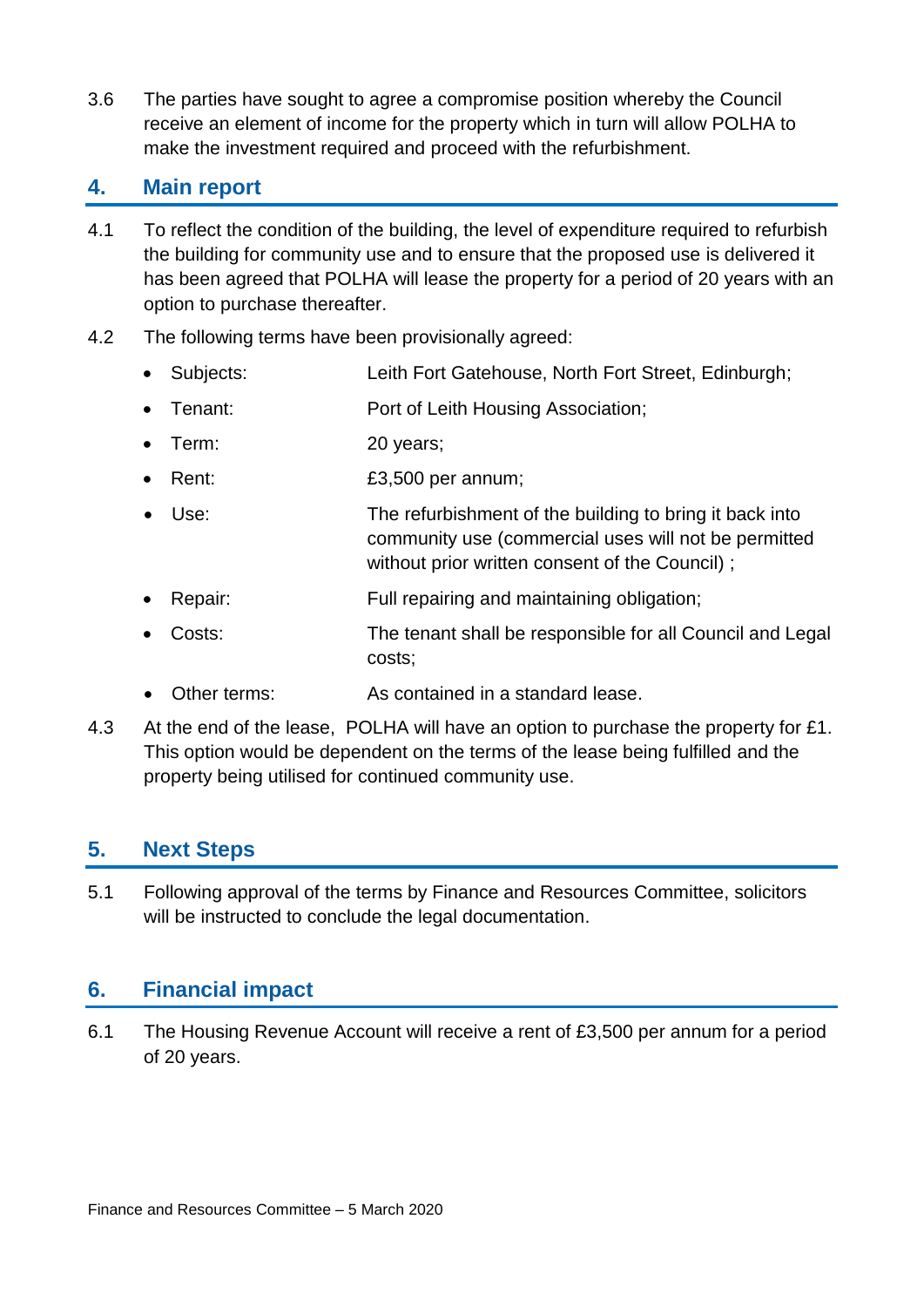# **7. Stakeholder/Community Impact**

- 7.1 Ward elected members have been made aware of the recommendations of the report.
- 7.2 The building has been declared surplus to operational requirements by the Executive Director of Place.

# **8. Background reading/external references**

N/A

# **9. Appendices**

Appendix 1 - Location Plan